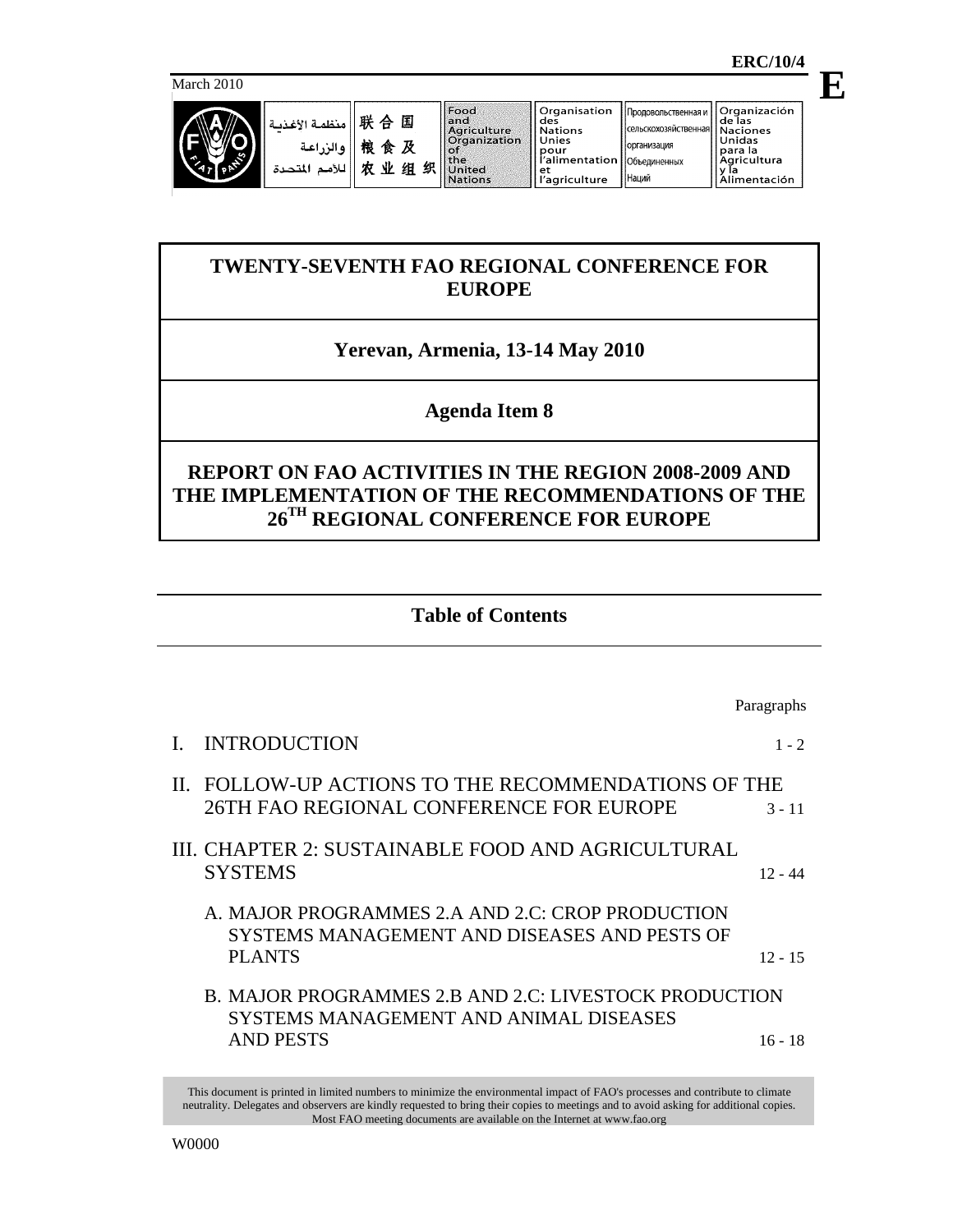| C. MAJOR PROGRAMME 2.D: NUTRITION AND CONSUMER<br><b>PROTECTION</b>                                                | $19 - 24$ |
|--------------------------------------------------------------------------------------------------------------------|-----------|
| D. MAJOR PROGRAMMES 2.E, F, G: FORESTRY                                                                            | $25 - 26$ |
| E. MAJOR PROGRAMMES 2.H, I, J: FISHERIES AND<br><b>AQUACULTURE</b>                                                 | $27 - 31$ |
| F. MAJOR PROGRAMME 2.K: SUSTAINABLE NATURAL<br><b>RESOURCES MANAGEMENT</b>                                         | $32 - 37$ |
| G. MAJOR PROGRAMME 2.L: TECHNOLOGY, RESEARCH AND<br><b>EXTENSION</b>                                               | $38 - 41$ |
| H. MAJOR PROGRAMME 2.M: RURAL INFRASTRUCTURE AND<br><b>AGRO-INDUSTRIES</b>                                         | $42 - 44$ |
| IV. CHAPTER 3: KNOWLEDGE EXCHANGE, POLICY AND<br><b>ADVOCACY</b>                                                   | $45 - 63$ |
| A. MAJOR PROGRAMME 3.A: LEVERAGING RESOURCES AND<br><b>INVESTMENT</b>                                              | $45 - 49$ |
| B. MAJOR PROGRAMME 3.B: FOOD AND AGRICULTURE<br><b>POLICY</b>                                                      | $50 - 58$ |
| C. MAJOR PROGRAMME 3.D: AGRICULTURE INFORMATION<br><b>AND STATISTICS</b>                                           | $59 - 61$ |
| D. MAJOR PROGRAMME 3.H: KNOWLEDGE EXCHANGE AND<br><b>CAPACITY BUILDING</b>                                         | $62 - 63$ |
| V. CHAPTER 4: DECENTRALIZATION, UNITED NATIONS<br>COOPERATION AND PROGRAMME DELIVERY                               | 64        |
| A. MAJOR PROGRAMME 4.C: FOOD SECURITY, POVERTY<br>REDUCTION AND OTHER DEVELOPMENT COOPERATION<br><b>PROGRAMMES</b> | 64        |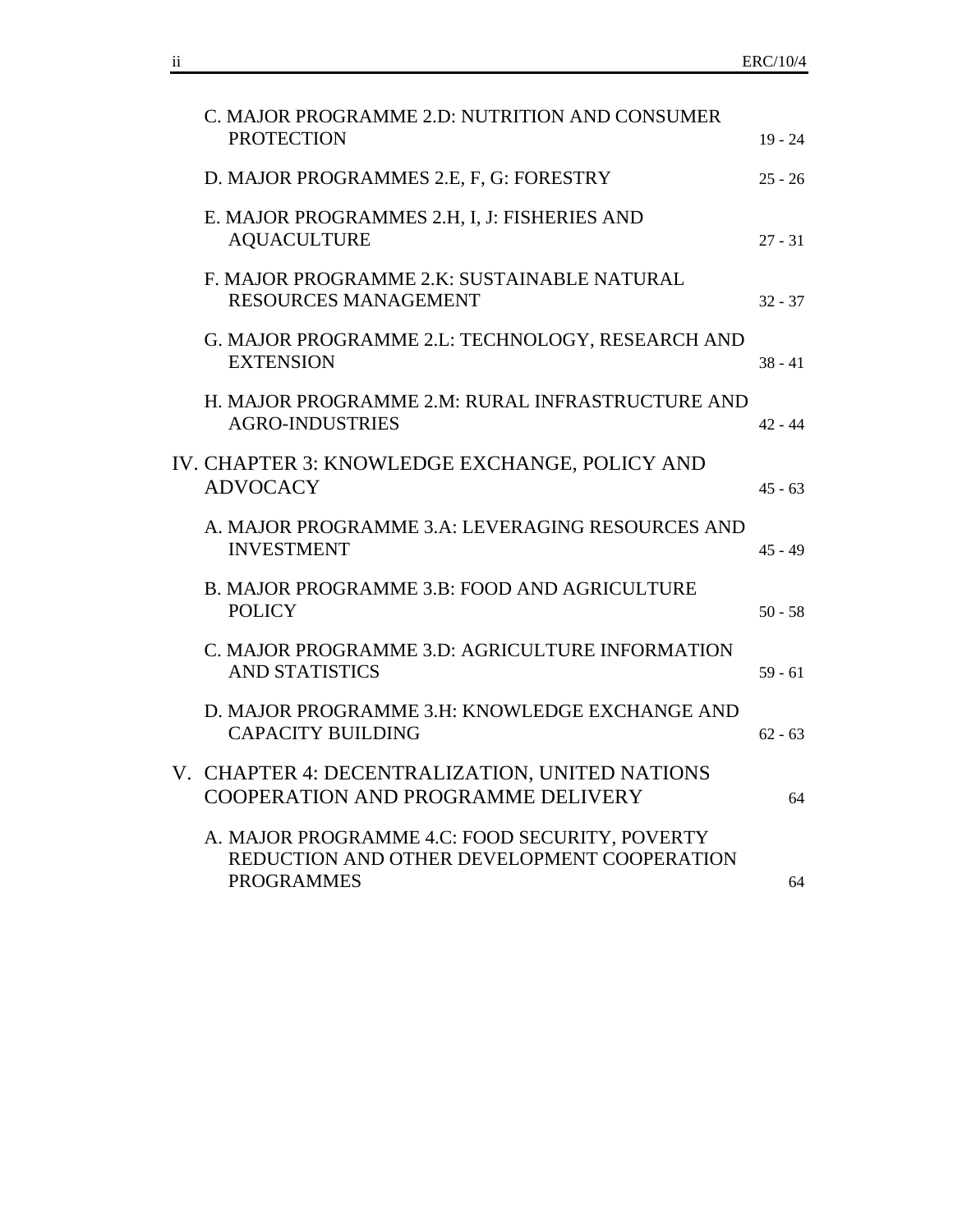$\overline{a}$ 

## **I. INTRODUCTION**

1. In the 2007/2008 period, the region was confronted with rising food prices. During the second half of 2008, the effects of the financial crisis put added pressure on small food producers and rural populations. Although recovery is underway, the situation remains very fragile. Hence, the global economic and financial crisis affected Eastern Europe and Central Asia particularly severely. FAO activities focused on the countries of Southeastern Europe and the Commonwealth of Independent States (CIS) and Georgia, where the agricultural sector is of major importance to the economy and to rural areas. It may be recalled that the total population of the countries covered by the FAO Regional Office for Europe and Central Asia (REU) is nearly 900 million. The region comprises some of the world's richest countries but also eight Low-Income Food-Deficit Countries (LIFDCs).<sup>1</sup>

2. The present document provides an overview of major activities undertaken by FAO in the European and Central Asian region during the 2008-2009 biennium. Based on the programme structure used in the Programme of Work and Budget (PWB) 2008-2009, for each major programme, the more significant areas are highlighted. Due attention was given to follow up the recommendations stemming from the 26<sup>th</sup> Regional Conference for Europe (ERC), as summarized below. The main studies, workshops and projects in the region were linked as appropriate to such key policy concerns as climate change, the geographical indication of food products, food security and the impact of soaring food prices and of the global financial and economic crisis.

## **II. FOLLOW-UP ACTIONS TO THE RECOMMENDATIONS OF THE 26TH FAO REGIONAL CONFERENCE FOR EUROPE**

3. In compliance with the recommendations of the 26th ERC, prime emphasis was given to the promotion of competitive agriculture, sustainable rural development, environment-friendly methods of agricultural production, traditional regional agricultural products and food, and the mitigation of negative impacts of climate change on agriculture, rural areas, food security, forestry and fisheries.

4. Within the corporate Initiative on Soaring Food Prices (ISFP), support was provided to Armenia, Kyrgyzstan, the Republic of Moldova, Tajikistan and Ukraine. This support was essentially in the form of short- and medium-term direct aid to farmers. A regional consultation hosted by REU in relation to the ISFP projects (under the TCP) served as a platform for broader discussions among countries on the implications of soaring food prices.

5. Based on the 26th ERC recommendations, FAO intensified activities related to the promotion of traditional regional agriculture products and food. The following events have been organized: (i) an international seminar on "Quality Food Products linked to Geographical Origin and Traditions in South-Eastern European Countries", held in Belgrade, Serbia, in December 2008; (ii) a regional expert meeting on "Livestock-Based Geographical Indication (GI) Chain as an Entry Point to Maintain Agro-biodiversity", held in Budapest, Hungary, in October 2009; (iii) an event entitled "Geographical Identification and its contribution to Food Security", during the Green Week Forum in Berlin, Germany, in January 2009. REU also established a Web site linked to GI.

6. The outcomes of the 2008 High-Level Conference on World Food Security convened at FAO headquarters were disseminated at regional level. In addition, the challenges of climate change and bioenergy and FAO's work on climate change adaptation were addressed through

<sup>&</sup>lt;sup>1</sup> Armenia, Azerbaijan, Georgia, Kyrgyzstan, the Republic of Moldova, Tajikistan, Turkmenistan and Uzbekistan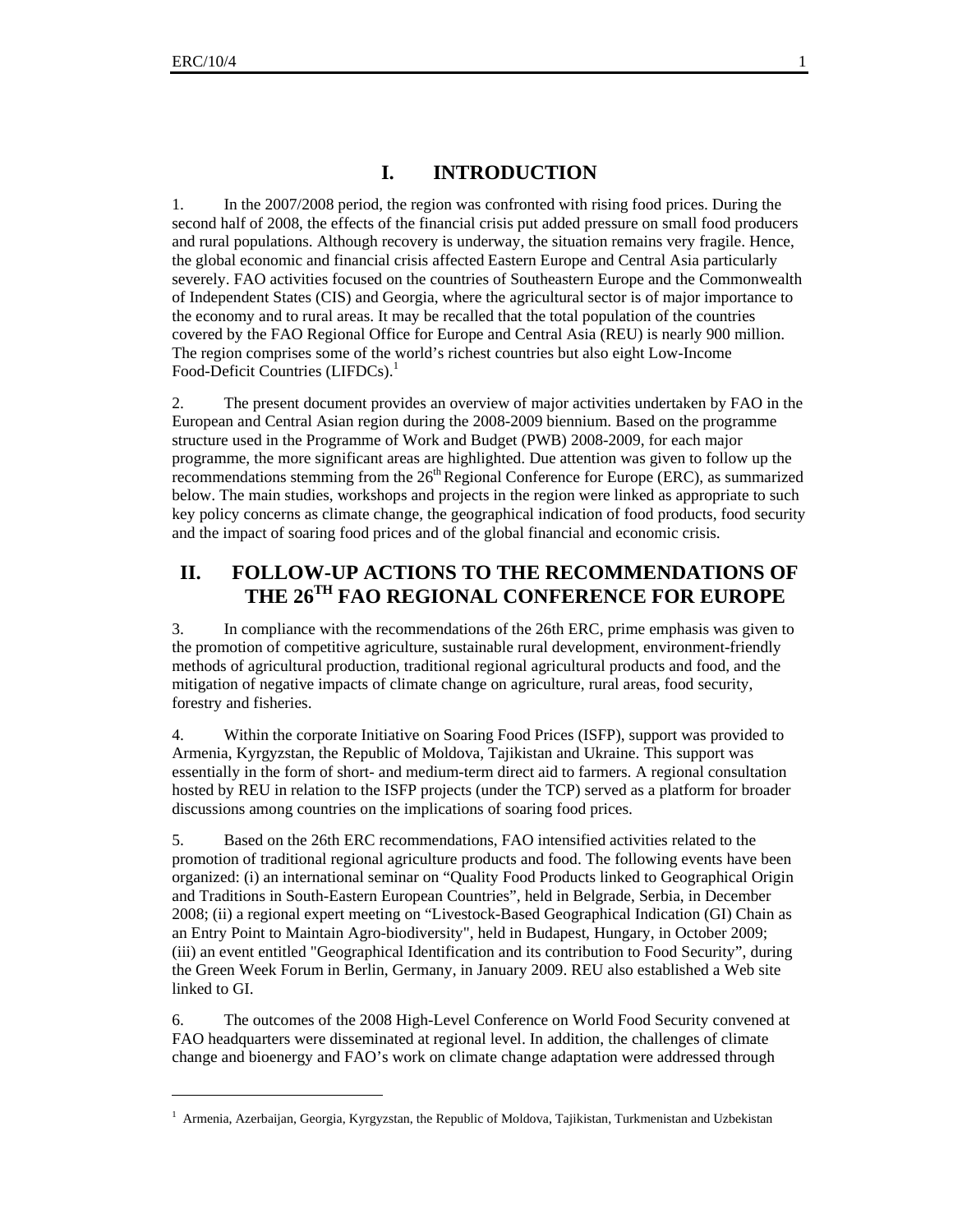participation and inputs to: the Conference on Climate Change and European Agriculture co-hosted by the Hungarian Academy of Sciences (October 2008); the Joint Conference organized by the Hungarian Agricultural Research Institute and the European Union on Climate Change - Challenge for the Training of Applied Plant Scientists (March 2009) and the National Seminar on the Impact of Climate Change on Agriculture and Rural Development in the Slovak Republic (Bratislava, July 2009).

7. Following the recommendations of the 26th ERC, through the project TCP/RER/3203 "Mapping of, and Policy Orientation for Adaptation to Climate Change"; the regional and subregional offices assisted 15 countries in the Central and Eastern Europe and Central Asian subregions in compiling an inventory of studies and assessments of climate change impacts on agriculture and rural areas. Regional and national climate change projections and policy scenarios were reviewed, revealing the low involvement of ministries of agriculture, compared with national environmental agencies. On the basis of a methodological workshop organized in Budapest in November 2009, the project will continue with seminars of country groups to assess the impacts of climate change on crop production, disseminate good farming practices, mitigate the impacts of climate change and promote agriculture's role in carbon sequestration.

8. Under the "Delivering as One" initiative, active cooperation took place with other United Nations agencies in Albania. FAO contributed to the formulation of one component for the project "Reducing Malnutrition in Children", supported by the Spanish MDG Fund. Furthermore, in cooperation with the International Labour Organization (ILO), the United Nations Children's Fund (UNICEF) and the United Nations Development Programme (UNDP), FAO has established a task force to evaluate the impacts of the financial and global economic crisis on agriculture and food security. A joint United Nations conference was held in Almaty, Kazakhstan, in December 2009. In Serbia, REU jointly implemented the project "Sustainable Tourism for Rural Development" together with UNDP, the United Nations Environment Programme (UNEP), UNICEF and the World Trade Organization (WTO), funded by the Thematic Window – Private Sector Development of the Spanish MDG-Achievement Fund.

9. FAO has directly supported the establishment of the intergovernmental body: "Regional Rural Development Standing Working Group (RRD SWG) of South eastern Europe". In order to formalize this cooperation, a Memorandum of Understanding was signed in February 2010.

10. A special effort was made in 2009 to support existing networks and to strengthen the capacity of local networks, such as the Network of Aquaculture Centres in Central and Eastern Europe (NACEE), the European System of Cooperative Research Networks in Agriculture (ESCORENA), the Access to Global Online Research in Agriculture (AGORA) and the AgroWeb Networking.

11. As mentioned above, a more detailed account of FAO activities for the benefit of the region follows, presented according to the programme structure used in the PWB 2008-09.

## **III. CHAPTER 2: SUSTAINABLE FOOD AND AGRICULTURAL SYSTEMS**

#### **A. MAJOR PROGRAMMES 2.A AND 2.C: CROP PRODUCTION SYSTEMS MANAGEMENT AND DISEASES AND PESTS OF PLANTS**

12. FAO's activities in the field of crop production and protection aimed at strengthening the technical capacities of agricultural ministries, state seed inspectorates and breeding stations and national seed protection organizations. The main topics covered were seed production, conservation agriculture, integrated pest management (IPM), phytosanitary standards, pesticide management and transboundary pest management.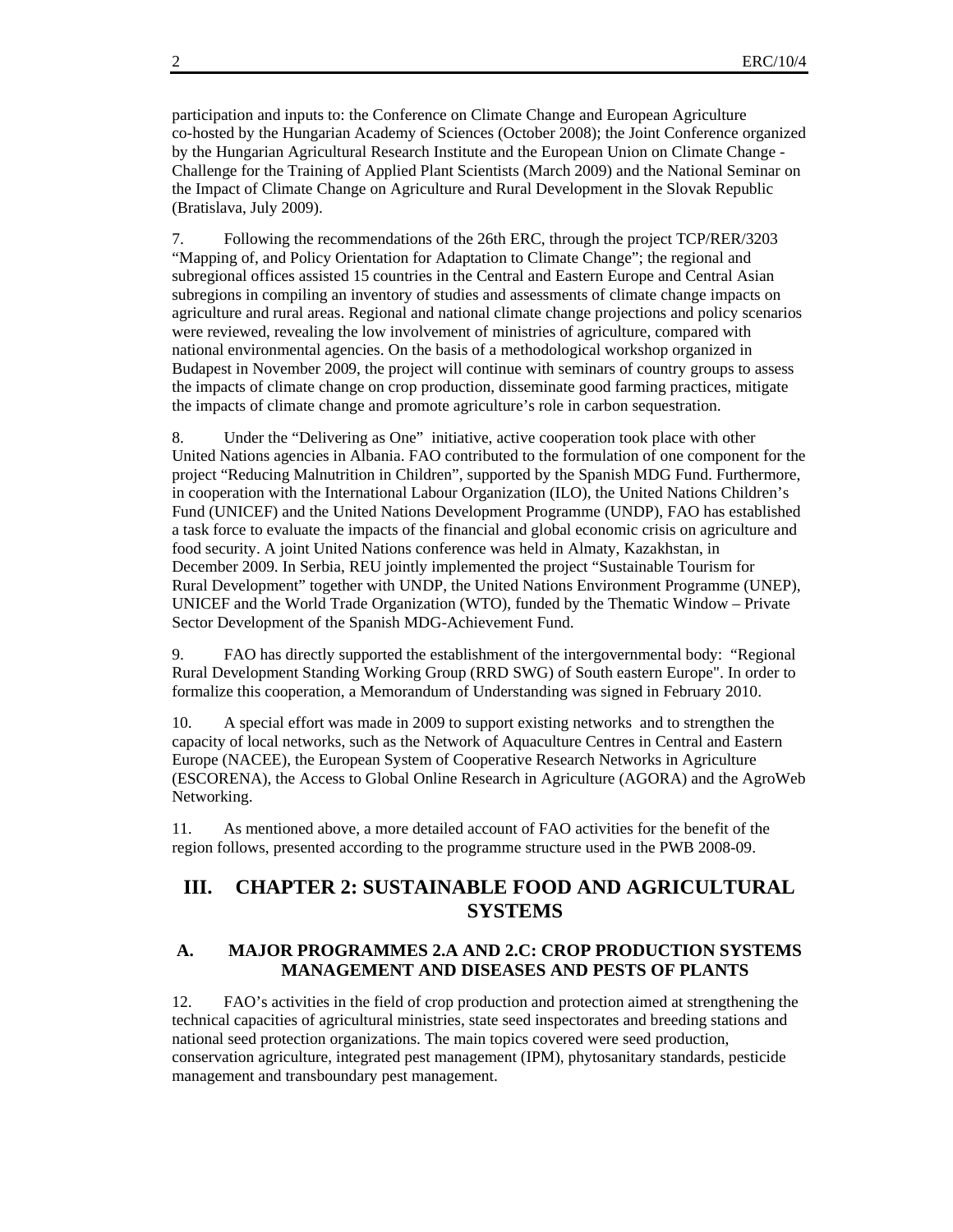13. Specific project activities included two projects related to seed production in Armenia and Uzbekistan and one regional project for the countries covered by the Subregional Office for Central Asia (SEC) entitled "Regional seed sector analysis and preparation of regional seed master plans". A project related to pesticide quality control and residue monitoring was implemented in Armenia and another project was implemented in Kyrgyzstan related to the improvement of laboratory capacities for the quality and safety of agrochemicals.

14. An international consultation was organized in Kazakhstan in July 2009 on Conservation Agriculture for Sustainable Production Intensification for Central Asian countries. Several regional workshops dealt with the implementation of phytosanitary standards and pesticide management practices.

15. Assistance for locust control in Caucasus and Central Asian countries emphasized needed regional cooperation, highlighting the transboundary nature of the locust threat and its impact at regional level.

#### **B. MAJOR PROGRAMME 2.B AND 2.C: LIVESTOCK PRODUCTION SYSTEMS MANAGEMENT AND ANIMAL DISEASES AND PESTS**

16. Livestock sector development work analysed options impacting the cattle sector in transition economies, *inter alia* in cooperation with the European Association of Animal Production (EAAP) and focusing on dairy sector development as displayed during the 13th East-West Agricultural Forum during the Green Week, Berlin, in January 2009. In cooperation with the Humboldt University FAO organized a side event at this Agricultural Forum, entitled "Dairy sector development in Eastern Europe". Projects included support to a national livestock breeding policy and strategy (cattle) in Armenia and to the development of a livestock identification and registration system in Ukraine. A regional expert meeting on "A Livestock-Based Geographical Indication (GI) Chain as an Entry Point to Maintain Agro-biodiversity" was held in October 2009 in Budapest, Hungary.

17. FAO, the World Organisation for Animal Health (OIE) and the World Health Organization (WHO), held regular meetings on the "Global Framework for the Progressive Control of Foot-and-Mouth Disease (FMD) and Other Transboundary Animal Diseases" (GF-TADs) in collaboration with the European Union and the European Commission for the Control of Foot-and-Mouth Disease (EUFMD). EUFMD, through an agreement with the European Commission, delivered in 2008-2009, about USD 3 million in assistance to support the three transcaucasus countries and Turkey to maintain and monitor their FMD control programmes. FAO continued to support strategies for transboundary animal and zoonotic disease prevention and control and institutional strengthening and professional capacity building for enhanced animal and veterinary public health.

18. Assistance was provided for the control of brucellosis in Armenia, Bosnia and Herzegovina and Tajikistan through a pilot vaccination programme. FAO continued its assistance with regard to the early detection, prevention and control of Highly Pathogenic Avian Influenza (HPAI) in Eastern Europe and its support to Caucasus and Central Asian countries in the control of FMD disease. The introduction of African Swine Fever in the region received special attention as it is bound to extend from its entry point (Georgia) and has now affected several regions of the Russian Federation. FAO has provided emergency assistance for the prevention, control and elimination of this disease in Armenia and Georgia.

### **C. MAJOR PROGRAMME 2.D: NUTRITION AND CONSUMER PROTECTION**

19. FAO assisted a number of countries in the region to develop food safety strategies and make progress in bringing food control systems into compliance with European Union and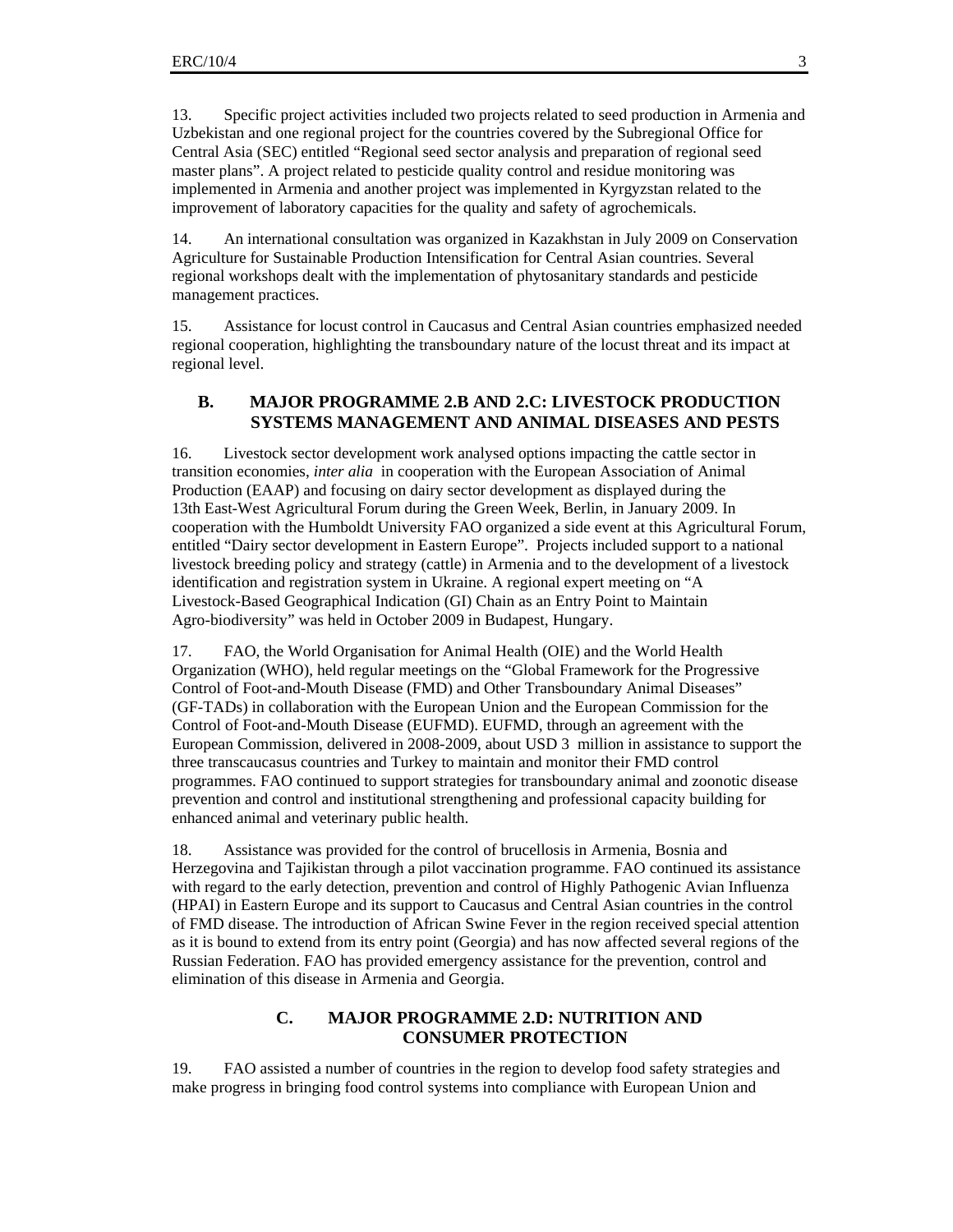World Trade Organization (WTO) requirements, especially through the application of the Codex Alimentarius standards and accepted principles and approaches to food control.

20. It also supported national food safety authorities in ensuring safe food for domestic markets and export through a series of capacity-building activities on reformed legislative and institutional frameworks, enhanced food inspection and food laboratory capacities, facilitated participation in the Codex standard-setting process and improved food safety standards of food business operators and health protection of consumers. FAO's capacity-building activities in the field of food safety and quality included the projects TCP/RER/320l: Food Safety Capacity Building in Armenia and Georgia, and TCP/AZE/3101(A): Food safety capacity building in Azerbaijan. Additionally, FAO is engaged with national food control authorites to assess food safety needs and support project formulation in Belarus, the Republic of Moldova, The former Yugoslav Republic of Macedonia and Tajikistan.

21. FAO provided support to ten Southeastern European Stability Pact countries through a regional initiative on the coordination of WTO Sanitary and Phytosanitary Measures (SPS) through dedicated workshops in Budapest (February 2008) and in Sofia (September 2009), co-organized with the Commercial Law Development Program (CLDP) and the United States Department of Commerce.

22. The 26th Session of the FAO/WHO Codex Coordinating Committee for Europe (CCEURO)<sup>2</sup> was hosted by the Government of Poland in October 2008. The Committee noted that there was still a need to improve food safety and nutrition in the region.

23. Based on the recommendations of the 26th ERC, FAO organized an international seminar on "Quality Food Products Linked to Geographical Origin and Traditions in South-Eastern European countries", Belgrade, Serbia, December 2008; and provided support to the development and promotion of special quality food linked to GI through a dedicated Web site.

24. FAO contributed to the formulation of the MDG-F project "Reducing malnutrition in children – Albania" (MDGF-2035 – UNJP/ALB/007/SPA) under the Spanish MDG Achievement Fund Thematic Window "Children, Nutrition and Food Security" funded by the Spanish Millennium Development Goals Achievement Fund (MDG-F), which was signed in December 2009.

#### **D. MAJOR PROGRAMMES 2.E, F, G: FORESTRY**

25. Further analysis of the impacts of the political and economic transition on the forestry sector in Eastern Europe was made in close collaboration with relevant partners in the region, namely the United Nations Economic Commission for Europe (UNECE), the Ministerial Conference on Protection of Forest in Europe (MCPFE), UNEP, the Confederation of European Forest Owners (CEPF), the International Council for Game and Wildlife Conservation (CIC) and the World Conservation Union (IUCN). The Joint Work Programme of the FAO European Forestry Commission and the UNECE Timber Committee was also implemented.

26. As a follow-up to the FAO Forestry Outlook Study for West and Central Asia (FOWECA), an in-depth assessment of public forestry institutions was undertaken in Armenia, Georgia, Kazakhstan, Kyrgyzstan and Uzbekistan, examining the effectiveness of organizational reforms in improving forest management, culminating in a regional workshop on "Ongoing reforms of public forestry institutions in Central Asian and Caucasus countries" held in Antalya, Turkey, in May 2009. Possibilities for strengthening forestry education and training were

 $\overline{a}$ 

<sup>&</sup>lt;sup>2</sup> Delegates were from Armenia, Austria, Bosnia and Herzegovina, Bulgaria, Croatia, Czech Republic, European Commission, Finland, France, Georgia, Germany, Greece, Hungary, Iceland, Ireland, Italy, Latvia, Lithuania, Malta, the Netherlands, Norway, Poland, Portugal, the Republicof Moldova, Romania, Serbia, Slovakia, Slovenia, Spain, Switzerland, Turkey, United Kingdom, WHO, FAO, WTO and two observer countries (Ecuador and Nigeria)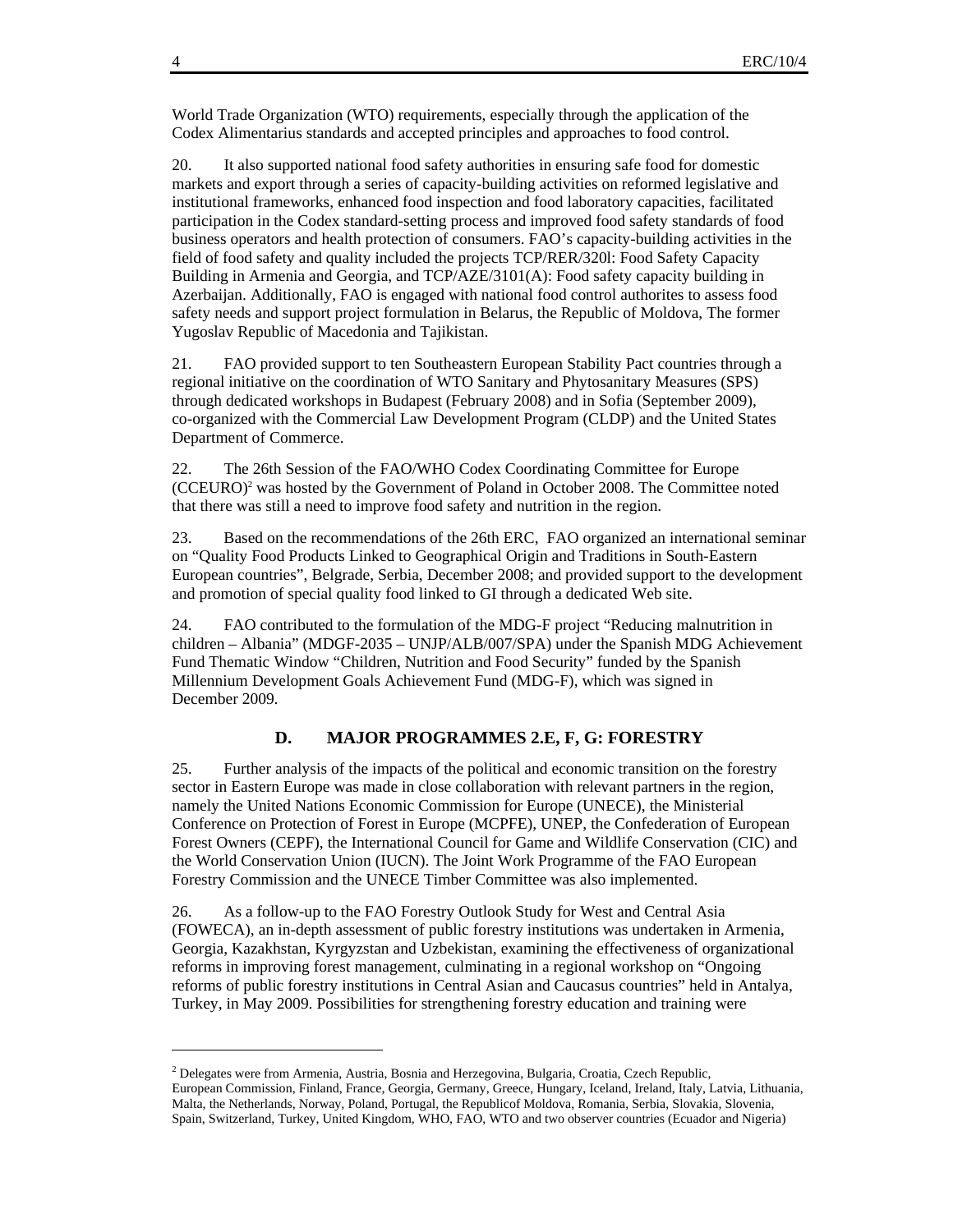identified in Central Asian countries. SEC supported participatory implementation of the National Forest Programme (NFP) process (for development of forest policy, strategy and legislation) in Uzbekistan. Decision-makers from Central Asian countries were brought together at a subregional workshop on "Exchange of knowledge and experiences of the NFP process and development of subregional collaboration", held in Samarkand, Uzbekistan, in May 2009.

#### **E. MAJOR PROGRAMMES 2.H, I, J: FISHERIES AND AQUACULTURE**

27. During the reporting period, FAO facilitated the process towards the establishment of the Central Asian and Caucasus Fisheries and Aquaculture Commission. This new Regional Fishery Body was presented to the FAO Council at its Hundred and Thirty-seventh Session. The Agreement received approval from the FAO Council at that session on 1 October 2009 through Resolution No 1/137 under Article XIV, paragraph 2 of the FAO Constitution. Preparatory intergovernmental and steering committee meetings were held in Dushanbe, Tajikistan in November 2008; in Ankara, Turkey in March 2009; and in Trabzon, Turkey in June 2009.

28. FAO supported the Network of Aquaculture Centres in Central-Eastern Europe (NACEE), as the fifth and sixth sessions of NACEE Directors were held in Lviv, Ukraine, in October 2008 and in Torun, Poland in September 2009. An FAO/NACEE Aquaculture Conference extending this cooperation to the Caucasus was held in Yerevan, Armenia, in April 2009. Technical support was also provided to the General Fisheries Commission for the Mediterranean and to the Black Sea Economic Commission (BSEC). Organizational and technical support was given to the European Inland Fisheries Advisory Commission (EIFAC) for an international symposium on "Interactions between the social, economic and ecological objectives of inland commercial and recreational fisheries and aquaculture" which was held in May 2008 in connection with EIFAC's 25th Session in Antalya, Turkey, and to EIFAC's Executive Committee meetings. One of the main outcomes of EIFAC was the endorsement by the 25th Session, of a Code of Practice for Recreational Fisheries, published with support from SEC.

29. A fish hatchery was reconstructed in Bosnia and Herzegovina through project GCP/BIH/003/NOR: "Support to Income Generation through the Establishment of a Fish Hatchery", introducing environmentally-friendly water recirculation techniques. The TCP project "Strengthening Capacity on Aquaculture Health Management" enabled Bosnia and Herzegovina to obtain certification of aquaculture products in relation to European and other neighbouring trading partners.

30. A number of projects were developed and/or implemented in 2008-2009: Training Workshop for Albanian Inland Fisheries Officers (GCP/ALB/006/HUN); "Support to fishery and aquaculture management in the Kyrgyz Republic" (GCP/KYR/003/FIN);"Emergency assistance to Tajikistan in the aquaculture and livestock sector" (TCP/TAJ/3104); "Recovery of the sturgeon population in Turkey" (TCP/TUR/3202); "Development of strategic partnerships in support of responsible fisheries and aquaculture development in Uzbekistan" (TCP/UZB/3103); and in Turkey "Minimizing the risks to the Marmara Sea posed by Algal Blooms" (TCP/TUR/3201). At the regional level, the following projects were developed and implemented: Central Asia Regional Programme for Fisheries and Aquaculture Development (GCP/RER/026/TUR); Capacity building for the recovery and management of the sturgeon fisheries of the Caspian Sea (TCP/INT/3101); "Assistance to Western Balkan countries for improving compliance with International Standards for Aquatic Animal Health" (TCP/RER/3206); and "Advice to Central Asian Governments on the feasibility of commercial fish and livestock feed production" (TCP/RER/3205).

31. The following publications were issued: "Inland fisheries livelihoods in Central Asia", "Review of the current state of world capture fisheries insurance"; "Capture fisheries and aquaculture in the Kyrgyz Republic"; and "Inland capture fisheries and aquaculture in the Republic of Uzbekistan".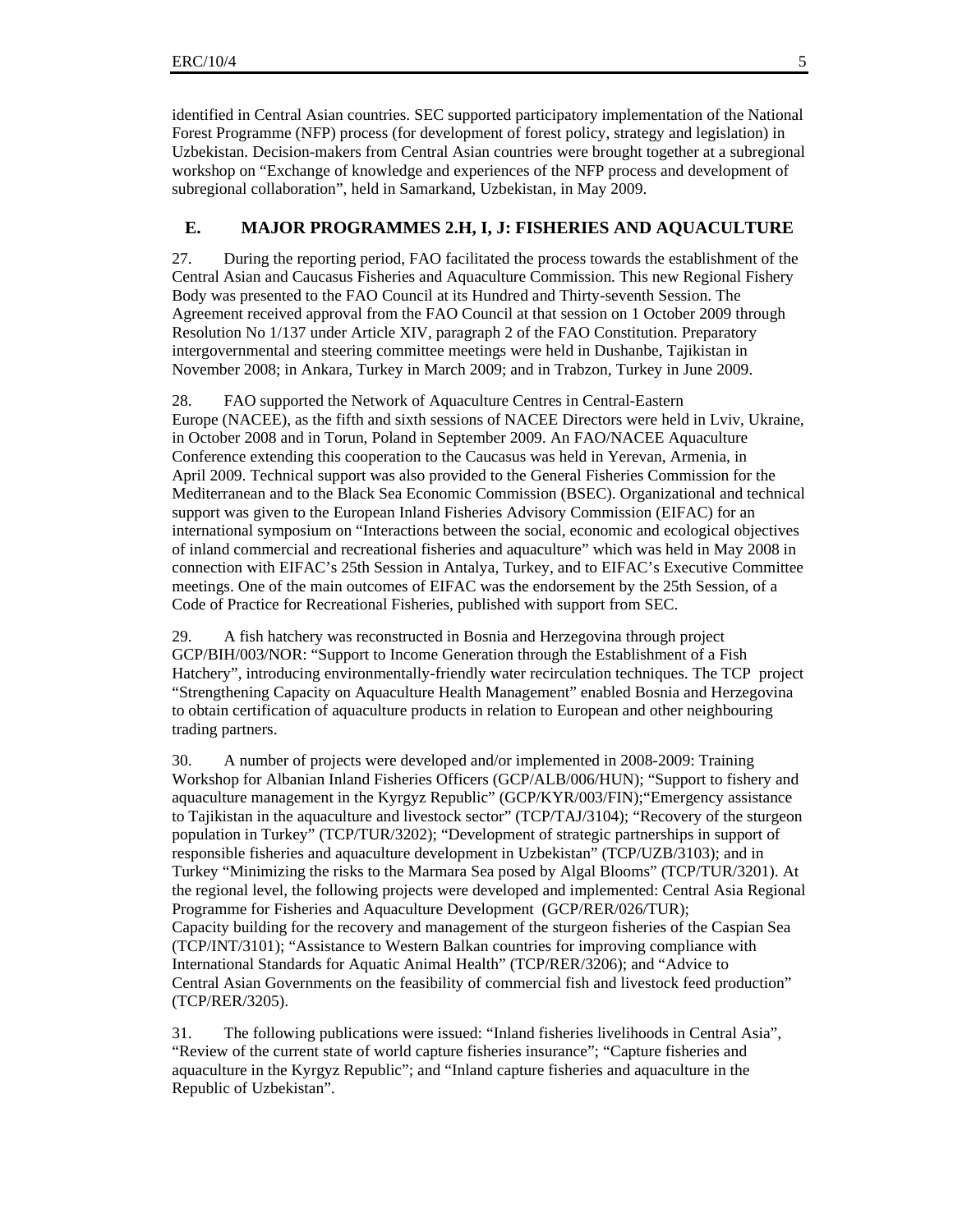#### **F. MAJOR PROGRAMME 2.K: SUSTAINABLE NATURAL RESOURCES MANAGEMENT**

32. Land tenure, land consolidation and land management issues are of direct relevance for sustainable rural development in the region and of direct concern to FAO, the World Bank, the European Commission and the UNECE. FAO addressed pressing land tenure, land consolidation and land management issues through the organization of regional workshops and policy consultations, technical publications and field projects at national, subregional and regional levels.

33. Several workshops covered in particular: land consolidation, land banking and information tools for land administration (Prague, Czech Republic, June 2008 [funded through project GCP/INT/790/CEH]); and Santiago de Compostela, Spain, February 2009 (funded by the Regional Government, Galicia). In addition, a Summer School on Soil Survey and Land Management was organized in July 2009 in collaboration with the Szent Istvan University, Gödöllö, Hungary.

34. Technical assistance was provided to Azerbaijan – TCP facility Component 3 "Access to Land for Internally Displaced Persons (IDPs)" (TCP/AZE/3201). In addition, assessment and formulation missions were sent to Albania, Azerbaijan, Bosnia and Herzegovina and Croatia, to elaborate technical assistance projects in land tenure, land consolidation and the sustainable management of natural resources, to be implemented in the next biennium.

35. Publication activities included: (i) Land Tenure Policy Paper "Opportunities to mainstream land consolidation in rural development programmes of the European Union", May 2008; and (ii) the joint FAO/World Bank publication: "The Changing Face of Rural Space - Agriculture and Rural Development in the Western Balkans", May 2009.

36. In the land and water sector, the most significant activity was the organization of the regional workshop: "Mutually Beneficial Multilateral Water Agreements: Opportunities to Add Value and Share Benefits in the Energy, Agriculture and Water Sectors in Central Asia through Increased Regional Cooperation". High-level country participants had the opportunity to discuss innovative ways of addressing increasingly contentious issues of water management and their nexus to the energy and agricultural sectors. Equally important was the enhancement of the technical capabilities of engineers and managers of irrigation schemes from Central Asian countries who benefited from hands-on training on investment plans for upgrading irrigation. Technical support to countries in the improvement of water productivity and in addressing land degradation took place through five projects : "Increasing the resilience of small-scale farmers to the impacts of soaring food prices by improving capacity and the institutional environment for seed production, the use of irrigation technologies and animal identification in Armenia, Kyrgyzstan and Ukraine"; "Boosting the livelihoods of farmers in the Fergana Valley by improving land and water productivity and strengthening Water User Associations", Uzbekistan, Tajikistan and Kyrgyzstan; "Promotion of water saving technologies in the water scarce area of the transboundary Podshaota river basin", Uzbekistan; "Soil and Water Management in Irrigation Schemes" Turkmenistan; and "Enhancing the Capacity of Turkey to Adapt to Climate Change".

37. In 2009, project GCP/RER/024/ASB concluded its support to the Central Asian Initiative for Land Management with training of national experts from Kazakhstan, Kyrgyz Republic, Turkmenistan and Uzbekistan for the preparation of their countries' Land-use Systems map. Countries have prepared this map as the basis for a georeferenced framework of land degradation assessment in line with the methodology developed by the the Global Environment Facility (GEF)-funded FAO-LADA<sup>3</sup> project. Manuals and guidelines are available also in Russian.

 $\overline{a}$ 

<sup>&</sup>lt;sup>3</sup> EP/GLO/502/GEF – Land Degradation Assessment in Drylands (LADA), http://www.fao.org/nr/lada/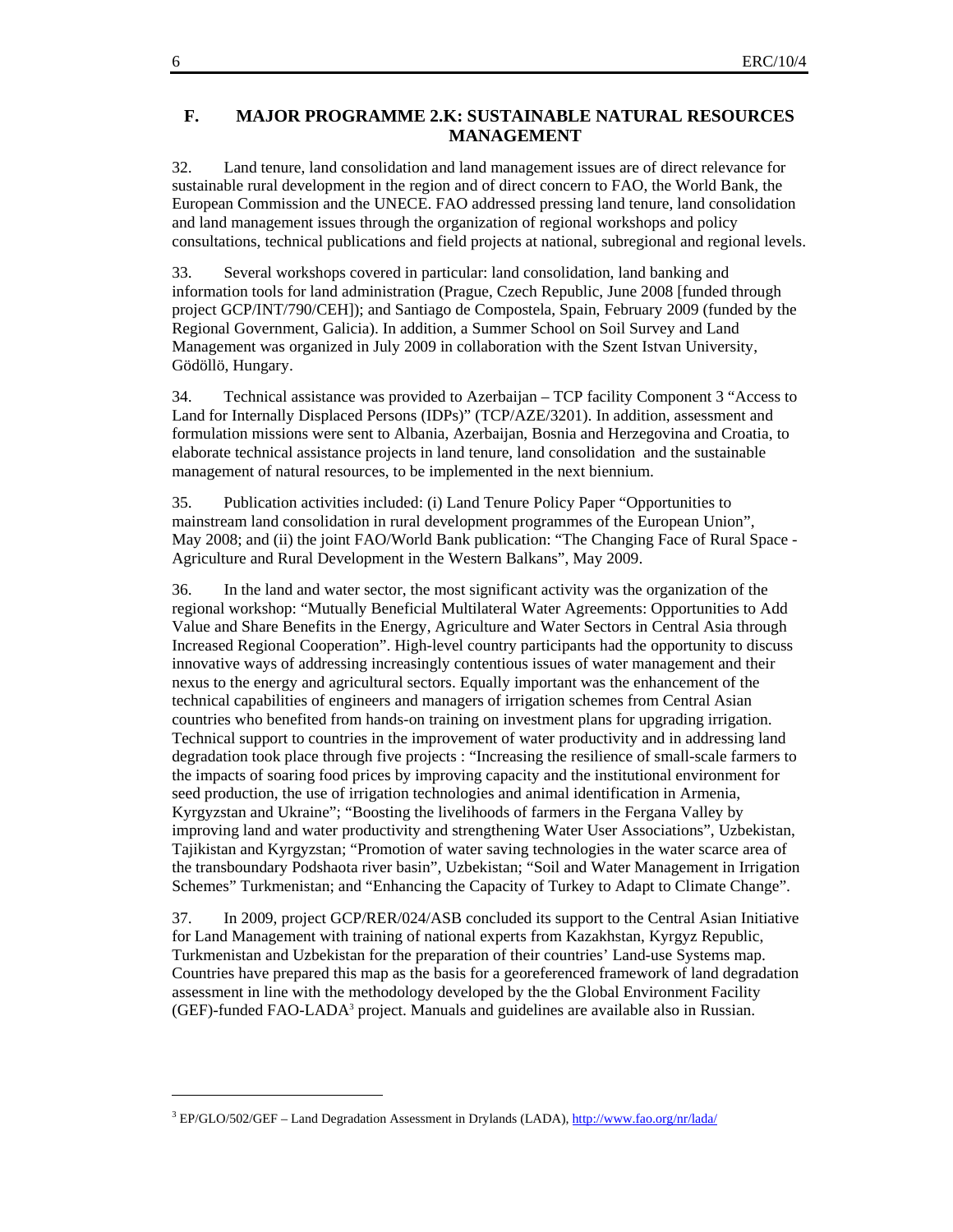#### **G. MAJOR PROGRAMME 2.L: TECHNOLOGY, RESEARCH AND EXTENSION**

38. Attention was given to building and strengthening weak functional linkages among stakeholders of national agricultural research and extension systems: researchers, academia, private and public extension services, farmers and traders, small and medium enterprises (SMEs), to facilitate innovations, with a resultant positive effect on markets.

39. Projects to strengthen national agricultural research and extension systems were implemented in 2009: UNJP/006/ALB/UNJ "Assessment of current agricultural research and extension system, stakeholder information and communication needs and gaps for providing effective and relevant services to Albanian smallholder farmers" under the United Nations "Delivering as One" programme; and TCP "Technical Support for Human Resources Development of Agricultural Advisory Services" in Albania, Bosnia and Herzegovina, Bulgaria, Montenegro, Serbia, The former Yugoslav Republic of Macedonia and UNMIK, Kosovo.

40. The FAO Bio-DeC database of agricultural biotechnology products and techniques in developing countries and countries with economies in transition was regularly updated with data from Europe and Central Asia. The FAO Glossary of Biotechnology for Food and Agriculture in Russian was adapted for an "online" version in order to facilitate access and operability. A study of biotechnology and biosafety in Belarus was published in 2009.

41. Two projects on biotechnology and biosafety were initiated: TCP/CRO/3102 "Capacity building of regulatory agencies for handling and monitoring genetically modified crops, products and processed food" in Croatia; and a regional project for Armenia, Georgia and the Republic of Moldova - TCP/RER/3102 "Capacity building in agricultural biotechnologies and biosafety". Under the GCP/INT/790/CEH project, a workshop on "How to establish and implement a risk management system for genetically modified (GM) crops" was organized in Prague in September 2008. A regional workshop for Central Asia: "Risk Assessment and Risk Management in GM Crops" was organized jointly with the International Centre for Agricultural Research in the Dry Areas (ICARDA) in Uzbekistan in June 2008.

#### **H. MAJOR PROGRAMME 2.M: RURAL INFRASTRUCTURE AND AGRO-INDUSTRIES**

42. Agribusiness and agro-industries development was supported through regional meetings, including the Global Agro-industries Forum, held in April 2008 in New Delhi, India, where REU addressed specifically Eastern European and Central Asian perspectives in agro-industries development. A Joint FAO-International Food and Agribusiness Management Association Workshop was held at the latter Association's 19th Annual World Forum and Symposium in June 2009 in Budapest. Issues of farm commercialization and income diversification were addressed by a Joint Conference and Workshop on Farmer Marketing – Opportunities and Challenges funded by the European Union Leonardo da Vinci programme. A further session on the potential for bioenergy production on small- and medium-sized farms in Eastern Europe and Central Asia was organized during the Central Asian Agricultural and Rural Development Policy Forum - Income Diversification for Sustainable Agricultural Growth, held in Ankara, Turkey in October 2009.

43. REU continued work on issues of public private partnership (PPP) models for rural market infrastructure development, documenting the principles and best practices associated with technical components of PPPs to facilitate dialogue between agencies for agricultural development, agribusiness, finance and public institutions.

44. In the fields of agro-industries and marketing as well as capacity building for improved value chain management, assistance delivered through TCP included: revival and development of sericulture in Albania; strengthening the Ministry of Agriculture with regard to agribusiness and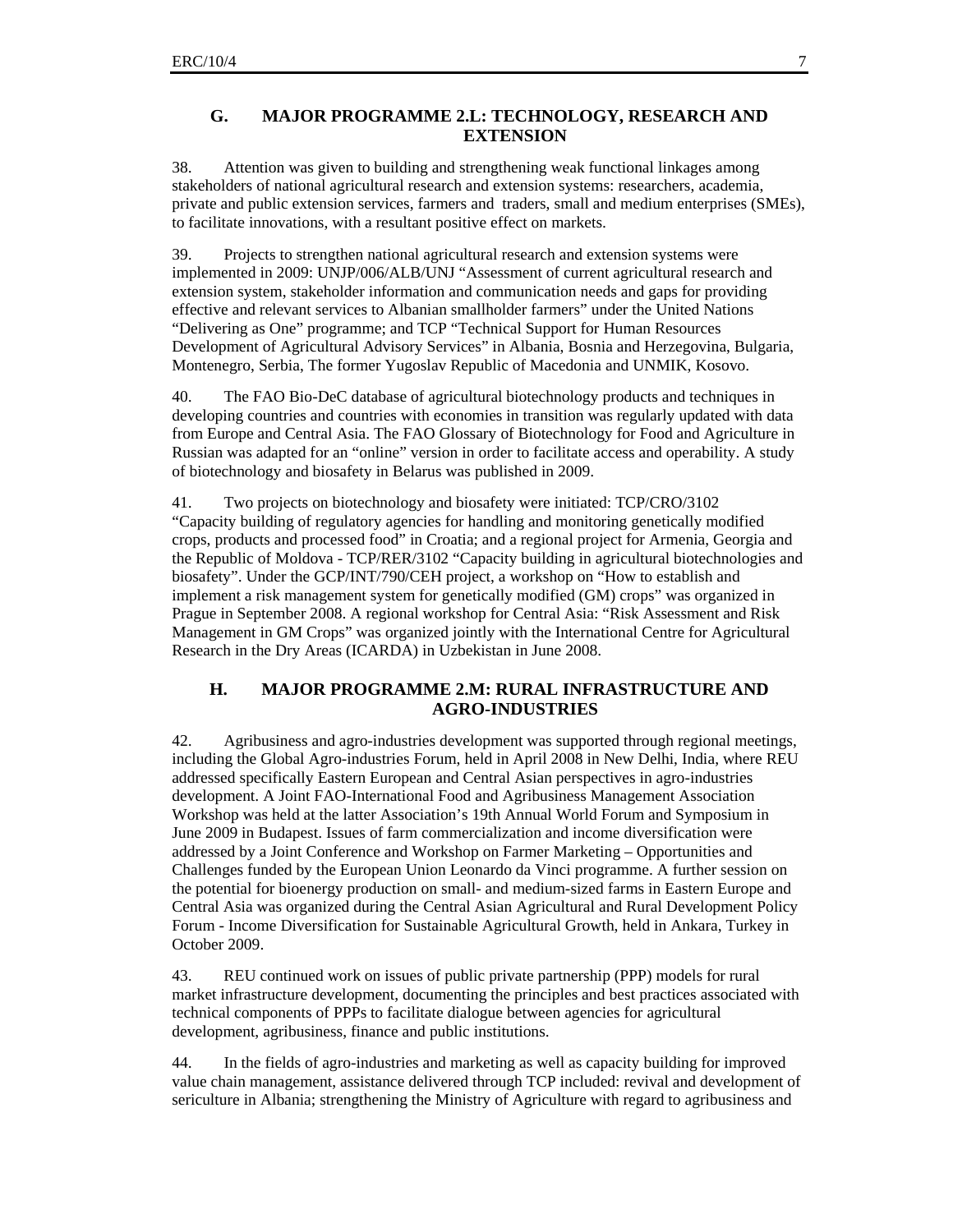assessment of the hybrid maize seed sector with emphasis on maize seed production in Armenia; assistance to the preparation of an olive and olive oil sector plan of action in Croatia; strengthening the agricultural marketing unit of the Ministry of Agriculture and a sericulture sector study in Georgia; and assistance in strengthening the national capacity for identification of needs, priorities and measures to improve agrifood chain management and performance in the Republic of Moldova. Other TCP projects were implemented: Azerbaijan - assistance to the establishment of a farm data and monitoring system; Montenegro - organic agriculture in Montenegro: concerted support for small-scale growers in organic agriculture by supporting rural development through strengthening the capacity building of the national certification and extension systems for organic agriculture; and Turkey - strengthening the production capacity for silkworm eggs and raw silk in Kozabirlik.

### **IV. CHAPTER 3: KNOWLEDGE EXCHANGE, POLICY AND ADVOCACY**

#### **A. MAJOR PROGRAMME 3.A: LEVERAGING RESOURCES AND INVESTMENT**

45. The Investment Centre Division (TCI) continued to assist countries in the strategic planning, formulation and evaluation of agricultural and rural development investment operations. Active partners were the World Bank, the European Bank for Reconstruction and Development (EBRD), the International Fund for Agricultural Development (IFAD), GEF, the Islamic Development Bank (IsDB), the OPEC Fund for International Development (OFID) and bilateral donors. In October 2008, FAO signed a Memorandum of Understanding with the Eurasian Development Bank and Kazakhstan's national corporation KazAgro to further expand investment opportunities in the region.

46. During 2008-2009, 16 projects prepared with major TCI inputs, were approved for the region, with a total investment amounting to USD 580.4 million. The World Bank financed institutional development and strengthening of agriculture, land administration and management, and rural enterprise and small-scale commercial agriculture. IFAD supported the development of sustainable rural livelihoods, rural enterprises, agricultural support and rural financial services. A regional GEF project targeted natural resources management.

47. At country level, TCI further strengthened the capacity of national staff to develop and carry out sector reviews and investment operations. TCI-developed a "RuralInvest" package of software and training modules to help identify, formulate and evaluate small- and medium-scale rural investment proposals. In 2008-2009, RuralInvest languages were expanded to include Portuguese, Russian and Turkish. Two workshops were organized on the formulation of agricultural investment projects, the methodologies employed and lessons learned and to utilize RuralInvest. TCI also organized a number of study tours on the management and operation of agricultural warehouses.

48. TCI also works at regional level to help governments analyse and improve their sector investment strategies and to revitalize producer services through fostering public-private partnerships. Such work is focusing on agrifood value chains, export competitiveness, land registration and cadastre and conservation agriculture. Strong collaboration continued with the EBRD which included the organization of several high-level meetings in the region with FAO. In June 2009, the World Bank, FAO and EBRD supported the World Grain Forum in St. Petersburg, which sought solutions to stabilize the provision of grain worldwide to increase global food security. Additional work with the World Bank covered European Union regional and rural policy; international grain reserves and other instruments to address volatility in grain markets; warehouse receipt finance in agriculture; and improved farm mechanization.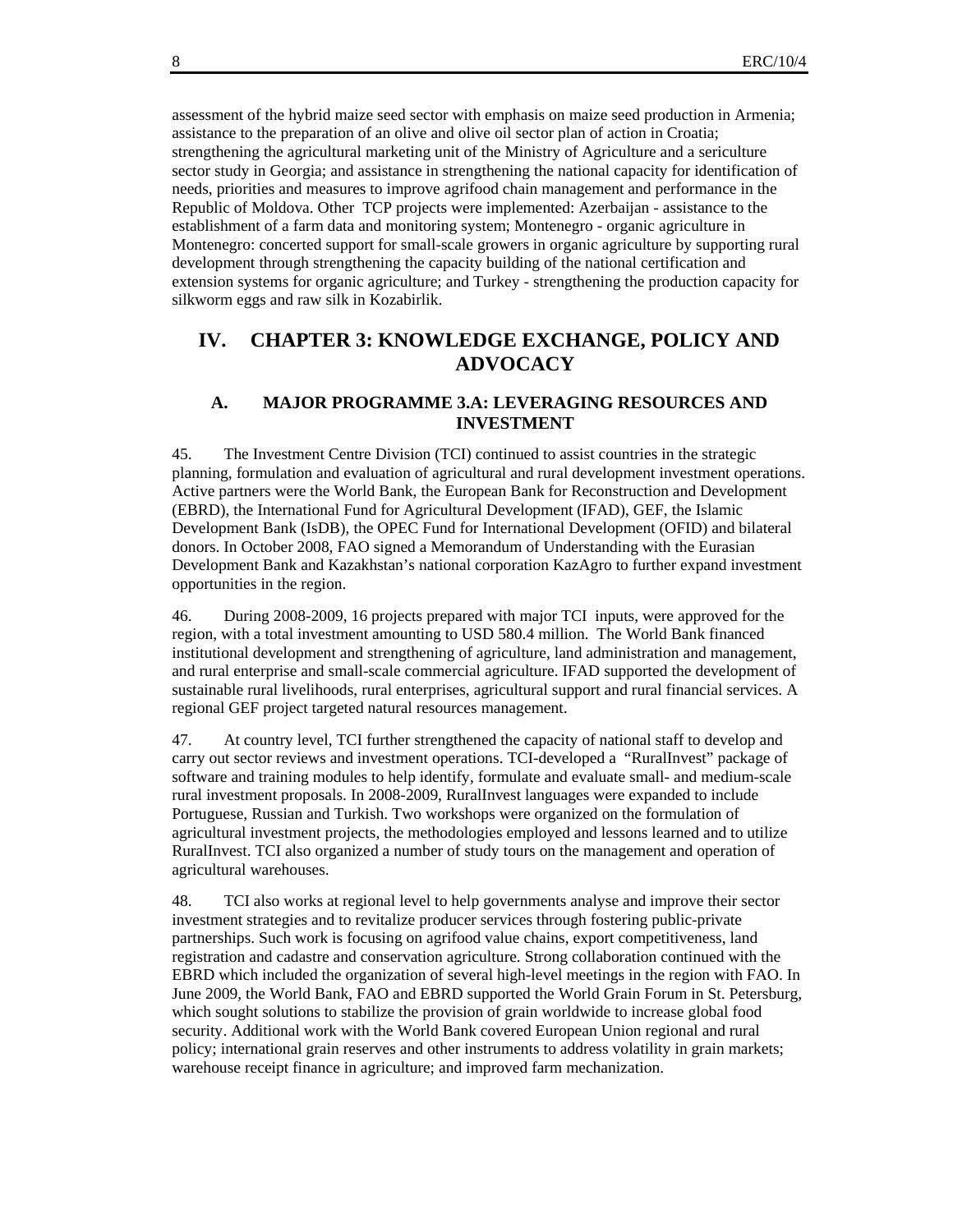$\overline{a}$ 

49. In 2008, the FAO/Turkey Partnership Programme was established which has begun to have a catalytic impact on FAO field programme development and resource mobilization, particularly in the CIS. In this regard, it may be noted that a Senior Field Programme Officer (SFPO) position was established and filled in REU during this period.

#### **B. MAJOR PROGRAMME 3.B: FOOD AND AGRICULTURE POLICY**

50. The most significant analyses and publications in the area of agricultural policy research and capacity building included: a monograph on rural transition in Azerbaijan (Lexington, 2010); five REU policy studies on transition impact on agricultural policies in Central Asia and in the new European Union Member States; an assessment of the impacts of the global financial and economic crisis on the agrofood sector of Central and Eastern European and Central Asian countries, together with country reports on the Republic of Armenia, the Kyrgyz Republic and Ukraine (2009).

51. FAO organized "The Central Asian Agricultural and Rural Development Policy Forum", 25-28 October 2009 in Ankara, Turkey and provided support to the European Union Delegation in Belgrade, Serbia, for the Instrument for Pre-Accession Assistance for Rural Development (IPARD) programme background studies (2009).

52. Policy assistance also covered the preparation of National Medium-Term Priority Frameworks (NMTPFs). As FAO-government agreements have been reached on priority areas for projects, including policy assistance, NMTPFs have been signed with Albania ("UN Delivering as One" country) and the Republic of Moldova and prepared for signature with the Government of Georgia. NMTPFs in Armenia, Azerbaijan, Kyrgyzstan and The former Yugoslav Republic of Macedonia are under preparation.

53. During work on the NMTPF in Albania, the Ministry of Agriculture, Food and Consumer's Protection, was informed about the pre-accession process and requirements for harmonization with the European Union Common Agricultural Policy (CAP) . Training for Ministry of Agriculture staff, to provide data that were previously unavailable and to assess the impacts of policies, was carried out in Azerbaijan as part of project TCP/AZE/3103: "Assistance for the establishment of a farm data and monitoring system". Similar training is planned for Georgia and the Republic of Moldova to develop farm accounting systems in order to survey representative samples of farms to provide data on inputs and production, compatible with European Union requirements.

54. REU provided the secretariat to the FAO European Commission on Agriculture (ECA) Working Party on Women and the Family in Rural Development (WPW). The 13th Special Session of the WPW was convened at the request of the 35th Session of the ECA, in Innsbruck, Austria in June 2008. The WPW Secretariat was requested to prepare a proposal for extrabudgetary resources for gender mainstreaming. The 14th Session reviewed activities based on a programme document prepared by the secretariat<sup>4</sup> and addressed the subject: Impacts of migrations on rural communities in CEE and Central Asia transition economies.

55. In view of the global economic and financial crisis, the United Nations Regional Directors' Team for Europe and Central Asia established a Task Force in which REU participated, especially with regard to the organization of a United Nations conference on the social impacts of the economic crisis. The Task Force decided to concentrate geographically on Eastern Europe, Central Asia and Turkey (the final list of participating countries included Armenia, Azerbaijan, Belarus, Georgia, Kazakhstan, Kyrgyzstan, the Republic of Moldova, the Russian Federation, Tajikistan, Turkey, Turkmenistan and Ukraine) and thematically on three issues: employment,

<sup>&</sup>lt;sup>4</sup> ECA: WPW/09/3 Needs Assessment and Survey 2009; Present Status, Options and Future FAO Activities and Cooperation with Stakeholders in Gender in Rural Development in Europe and Central Asia – Recommendations for the ECA WPW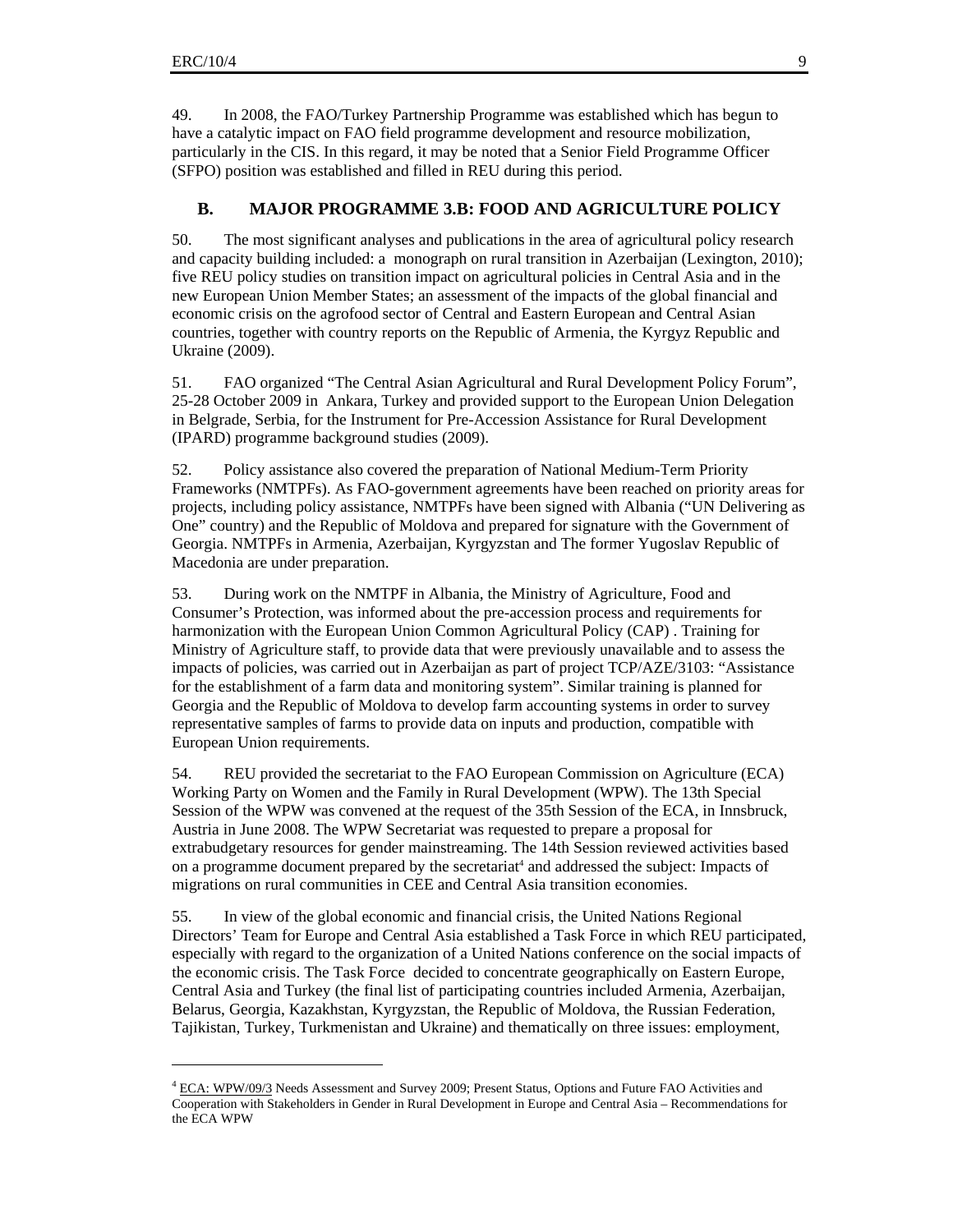social protection, and food security and agricultural development. REU contributed with an analysis of the impacts of the economic crisis on food security and the agriculture sector with lessons learned and policy responses of the affected countries and promoted the cooperation of governments with respect to sharing their experiences and concerns on crisis issues. For these purposes two analytical papers were prepared and disseminated to countries. The joint United Nations conference was held in Almaty, Kazakhstan on 7 and 8 December 2009.

56. FAO has directly supported the RRD SWG since its inception in 2005; it is now an intergovernmental organization located in Skopje, The former Yugoslav Republic of Macedonia. Cooperation includes regular participation in their meetings, including in the SWG-organized Agricultural Policy Forums and Ministerial Meetings in 2008 and 2009 and joint implementation of regional capacity-building projects (project TCP/RER/3101, completed in 2009), and the elaboration of new project ideas for TCP funding and capacity-building workshops. In order to formalize this expanding cooperation, a Memorandum of Understanding was signed in early 2010.

57. FAO continues collaboration with the Dinaric Arc Initiative (DAI) relating to natural resource management and rural development policies and contributes to joint workshops and the formulation of cross-border projects in Bosnia and Herzegovina and Croatia "Community-based Rural Development and Natural Resource Management in the Dinaric Area". Furthermore, FAO pursued close cooperation with the European Commission's Agriculture and Rural Development Directorate (EC-DG AGRI) in the area of rural development support in the pre-accession countries.

58. FAO participated in the International Green Week Forum in 2008 and 2009, during the Green Week Fair in Berlin, and organized panel discussions with internationally-renowned experts. The 2008 panel discussion topic was "Rural Development and Commodity Mix" and in 2009 "Climate change and its implication in Central Asia, its impact on agriculture and rural development" and a panel discussion on "Geographical Indication and its Contribution to Food Security".

#### **C. MAJOR PROGRAMME 3.D: AGRICULTURE INFORMATION AND STATISTICS**

59. Among the important activities under this major programme is the European Commission/FAO Food Security "Information for Action" Programme (GCP/GLO/162/EC) which was implemented in 2005-2009 under the leadership of the Agricultural Development Economics Division (ESA) in twenty countries, including five countries of the region (Armenia, Georgia, Kyrgyzstan, the Republic of Moldova and Tajikistan). The objective of the Programme was to develop national capacity in producing and using food security information to support policies and programmes. The Programme worked mainly with the ministries of agriculture and the institutes of statistics. Activities included:

- the analysis of household surveys (Armenia, Georgia, the Republic of Moldova);
- the development of a quarterly agriculture survey (Georgia);
- the improvement of the food security bulletins (Georgia);
- the set up of the Global Information and Early Warning System on Food and Agriculture (GIEWS) Workstation, an information management system (Armenia);
- the determination of the nutritional content of traditional foods (Armenia);
- the harmonization of veterinary hygiene and quality control legislation with European Union standards (the Republic of Moldova);
- a strategy to develop inland fisheries and aquaculture (Kyrgyzstan);
- the analysis of the economic effect of land reform (Tajikistan).

60. REU hosted the World Census of Agriculture (WCA) "Roundtable Meeting on the Programme of the 2010 Censuses of Agriculture" in Budapest in November 2009 with the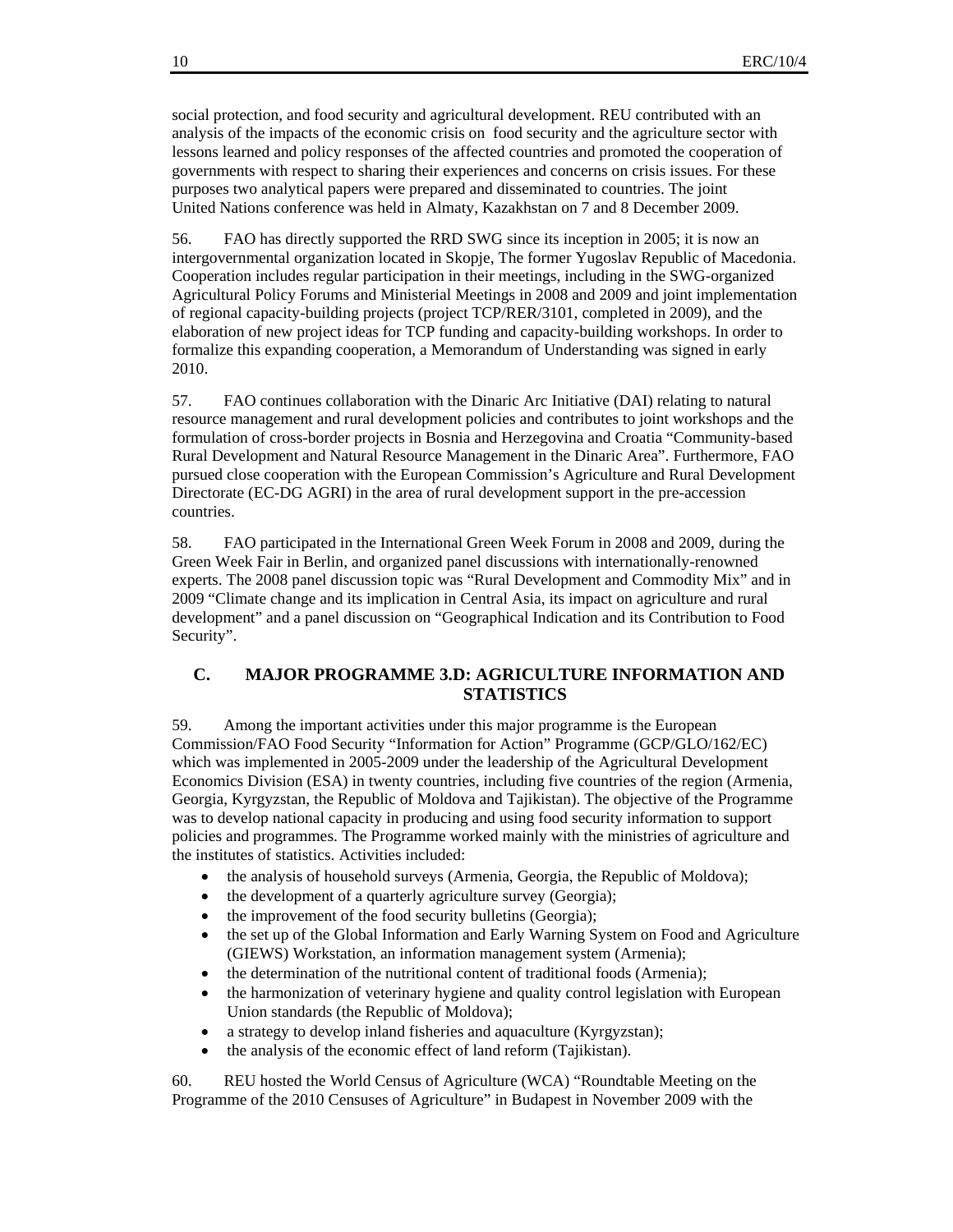participation of EUROSTAT, the United States Department of Agriculture (USDA) and 17 countries of the region (among which Italy, Kazakhstan, Poland, Romania and the Russian Federation). REU also co-chaired the workshop on "Gender Disaggregated Data in Agriculture for Central and Eastern European Countries". Representatives from some seven countries in the region attended. The main focus of the workshop was the re-tabulation of gender specific data from the census results. The Moldova Census Draft Project Document was formulated and finalized under project TCP/MOL/3203 (D) "Preparatory Assistance for the Census of Agriculture in Moldova". The TCP Facility project TCP/MNE/3202, "Preliminary Technical Assistance for the Agricultural Census" was formulated for Montenegro. Under the TCP Facility project TCP/AZE/3201, a questionnaire was designed on land availability and farm labour potential for internally displaced persons in Azerbaijan.

61. GIEWS provided updated information on the food security situation for more than 16 countries in the region. The knowledge and capacity of countries improved through FAO GIEWS data collection and dissemination of food security information in Azerbaijan, Kyrgyzstan and Tajikistan and through the establishment of early warning instruments in Armenia and Georgia. Assistance was also provided to the Government of Tajikistan on crop prospects assessment.

#### **D. MAJOR PROGRAMME 3.H: KNOWLEDGE EXCHANGE AND CAPACITY BUILDING**

62. Thematic Knowledge Networks were enhanced in Central and Eastern Europe and Central Asia and Caucasus countries. A major achievement was a new server based at FAO Headquarters in Rome that provides a technical grounding and unified technical support (harmonization) for the AgroWeb CEE Network and the European System of Cooperative Research Networks in Agriculture (ESCORENA).

63. Technical assistance was provided to Armenia under project TCP/ARM/3103 "Establishment of a Virtual Extension and Research Information and Communication Network". The project assisted the Ministry of Agriculture in establishing an effective information system for agricultural development and food security policies and to develop the necessary institutional structures and processes, and build capacities to improve communication and exchange of information between selected agricultural research organizations and extension service providers in Armenia.

## **V. CHAPTER 4: DECENTRALIZATION, UNITED NATIONS COOPERATION AND PROGRAMME DELIVERY**

#### **A. MAJOR PROGRAMME 4.C: FOOD SECURITY, POVERTY REDUCTION AND OTHER DEVELOPMENT COOPERATION PROGRAMMES**

64. During the period under review, operational capacity in the respective Regional and Subregional Offices was strengthened. In 2008, a total of 74 regional and national projects<sup>5</sup> were supported. In 2009, the number of projects increased to 95. Project delivery increased from USD 5.8 million in 2008 to USD 7.5 million in 2009. The majority of delivery was provided to Armenia in 2008 and to Turkey in 2009. Assistance benefited 22 countries, with decreasing delivery to countries of Southeastern Europe and increasing delivery to countries in the South Caucasus and in Central Asia. The trust funds set up by Hungary and Turkey in the respective subregions are expected to be increasingly utilized for field programme development and technical assistance.

 $\overline{a}$ 

<sup>&</sup>lt;sup>5</sup> Only development projects excluding emergency activities and Telefood